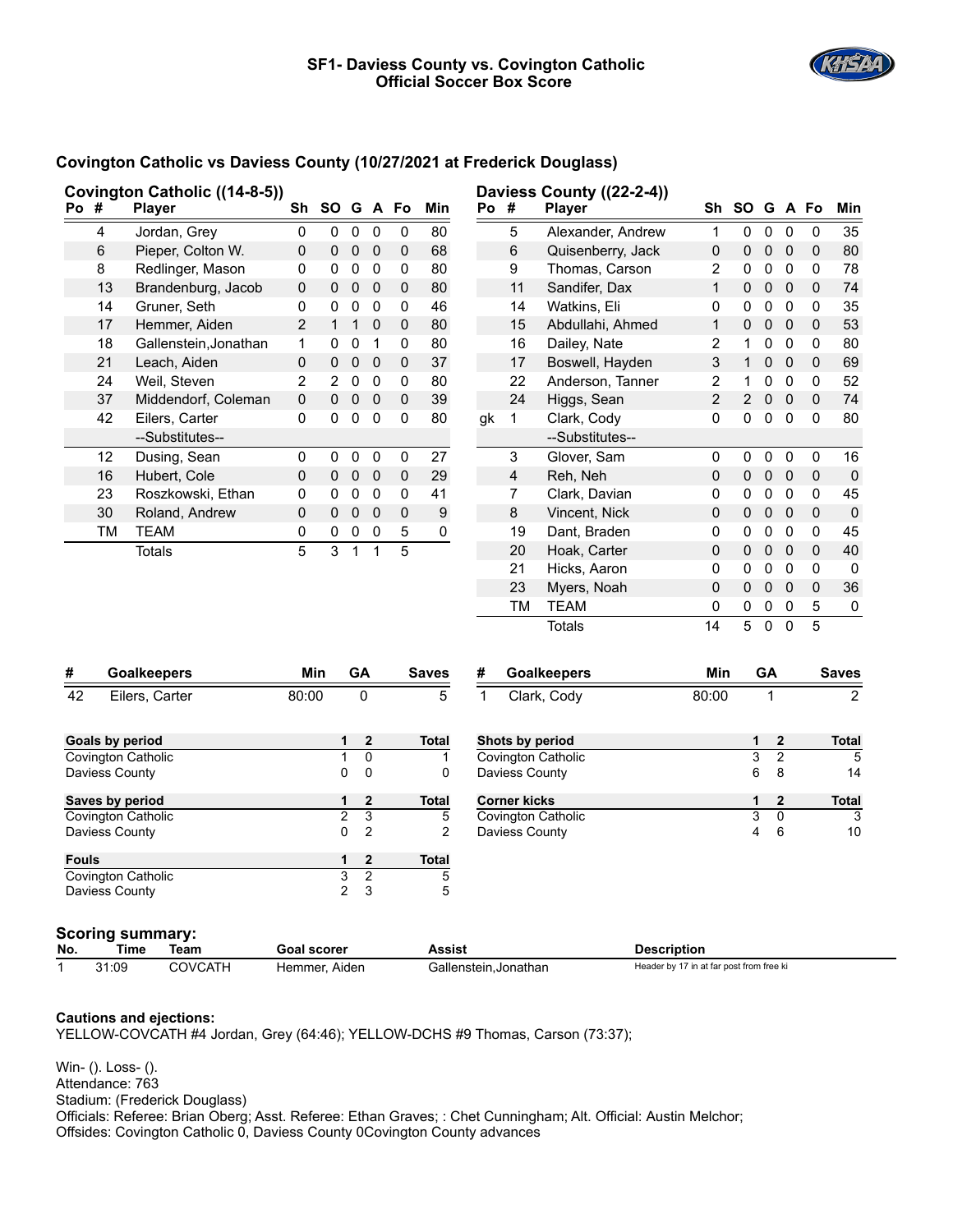

## **Covington Catholic vs Daviess County (10/27/2021 at Frederick Douglass)**

| Time                                                             | Play                                                                                                   |  |  |  |  |  |
|------------------------------------------------------------------|--------------------------------------------------------------------------------------------------------|--|--|--|--|--|
| 00:00                                                            | Eilers, Carter at goalie for Covington Catholic.                                                       |  |  |  |  |  |
| 00:00                                                            | Clark, Cody at goalie for Daviess County.                                                              |  |  |  |  |  |
| 00:00                                                            | Start of 1st period [00:00].                                                                           |  |  |  |  |  |
| 04:20                                                            | Shot by COVCATH Gallenstein, Jonathan WIDE.                                                            |  |  |  |  |  |
| 05:16                                                            | Corner kick by COVCATH Gallenstein, Jonathan [05:16].                                                  |  |  |  |  |  |
| 08:35                                                            | Corner kick by COVCATH Gallenstein, Jonathan [08:35].                                                  |  |  |  |  |  |
| 09:05                                                            | Corner kick by COVCATH Gallenstein, Jonathan [09:05].                                                  |  |  |  |  |  |
| 09:39                                                            | Header Shot by COVCATH Hemmer, Aiden HIGH.                                                             |  |  |  |  |  |
| 12:27                                                            | Corner kick by DCHS Anderson, Tanner [12:27].                                                          |  |  |  |  |  |
| 14:22                                                            | Shot by DCHS Boswell, Hayden HIGH.                                                                     |  |  |  |  |  |
| 16:50                                                            | DCHS substitution: Dant, Braden for Watkins, Eli.                                                      |  |  |  |  |  |
| 16:50<br>DCHS substitution: Clark, Davian for Alexander, Andrew. |                                                                                                        |  |  |  |  |  |
|                                                                  | Foul on Covington Catholic.                                                                            |  |  |  |  |  |
| 22:30                                                            | DCHS substitution: Myers, Noah for Sandifer, Dax.                                                      |  |  |  |  |  |
| 22:30                                                            | COVCATH substitution: Middendorf, Coleman for Gruner, Seth.                                            |  |  |  |  |  |
| 22:30                                                            | COVCATH substitution: Leach, Aiden for Pieper, Colton W                                                |  |  |  |  |  |
|                                                                  | Foul on Covington Catholic.                                                                            |  |  |  |  |  |
|                                                                  | Foul on Daviess County.                                                                                |  |  |  |  |  |
| 25:37                                                            | Corner kick by DCHS Glover, Sam [25:37].                                                               |  |  |  |  |  |
| 26:13                                                            | DCHS substitution: Anderson, Tanner for Glover, Sam.                                                   |  |  |  |  |  |
| 26:13                                                            | DCHS substitution: Abdullahi, Ahmed for Vincent, Nick.                                                 |  |  |  |  |  |
| 26:13                                                            | DCHS substitution: Higgs, Sean for Reh, Neh.                                                           |  |  |  |  |  |
| 15:00                                                            | COVCATH substitution: Roszkowski, Ethan for Middendorf, Coleman.                                       |  |  |  |  |  |
| 15:00                                                            | COVCATH substitution: Roland, Andrew for Leach, Aiden.                                                 |  |  |  |  |  |
| 28:07                                                            | COVCATH substitution: Gruner, Seth for Middendorf, Coleman.                                            |  |  |  |  |  |
| 28:07                                                            | DCHS substitution: Sandifer, Dax for Boswell, Hayden.                                                  |  |  |  |  |  |
| 29:09                                                            | Shot by DCHS Higgs, Sean, SAVE Eilers, Carter.                                                         |  |  |  |  |  |
|                                                                  | Foul on Daviess County.                                                                                |  |  |  |  |  |
| 31:09                                                            | GOAL by COVCATH Hemmer, Aiden (FIRST GOAL), Assist by Gallenstein, Jonathan, goal number 1 for season. |  |  |  |  |  |
|                                                                  | *Header by 17 in at far post from free kick cross by 18                                                |  |  |  |  |  |
|                                                                  | Foul on Covington Catholic.                                                                            |  |  |  |  |  |
| 33:27                                                            | Corner kick by DCHS Alexander, Andrew [33:27].                                                         |  |  |  |  |  |
| 33:58                                                            | Shot by DCHS Thomas, Carson BLOCKED.                                                                   |  |  |  |  |  |
| 33:50                                                            | Shot by DCHS Thomas, Carson BLOCKED.                                                                   |  |  |  |  |  |
| 34:22                                                            | Shot by DCHS Anderson, Tanner, SAVE Eilers, Carter.                                                    |  |  |  |  |  |
| 34:58                                                            | COVCATH substitution: Pieper, Colton W. for Roland, Andrew.                                            |  |  |  |  |  |
| 37:42                                                            | Corner kick by DCHS Alexander, Andrew [37:42].                                                         |  |  |  |  |  |
| 39:00                                                            | DCHS substitution: Boswell, Hayden for Abdullahi, Ahmed.                                               |  |  |  |  |  |
| 38:30                                                            | Shot by DCHS Alexander, Andrew WIDE.                                                                   |  |  |  |  |  |
| 39:29                                                            | COVCATH substitution: Middendorf, Coleman for Gruner, Seth.                                            |  |  |  |  |  |
| 40:00                                                            | End of period $[40:00]$ .                                                                              |  |  |  |  |  |
| 15:00                                                            | DCHS substitution: Glover, Sam for Myers, Noah.                                                        |  |  |  |  |  |
| 15:00                                                            | DCHS substitution: Vincent, Nick for Hoak, Carter.                                                     |  |  |  |  |  |
| 15:00                                                            | DCHS substitution: Reh, Neh for Thomas, Carson.                                                        |  |  |  |  |  |